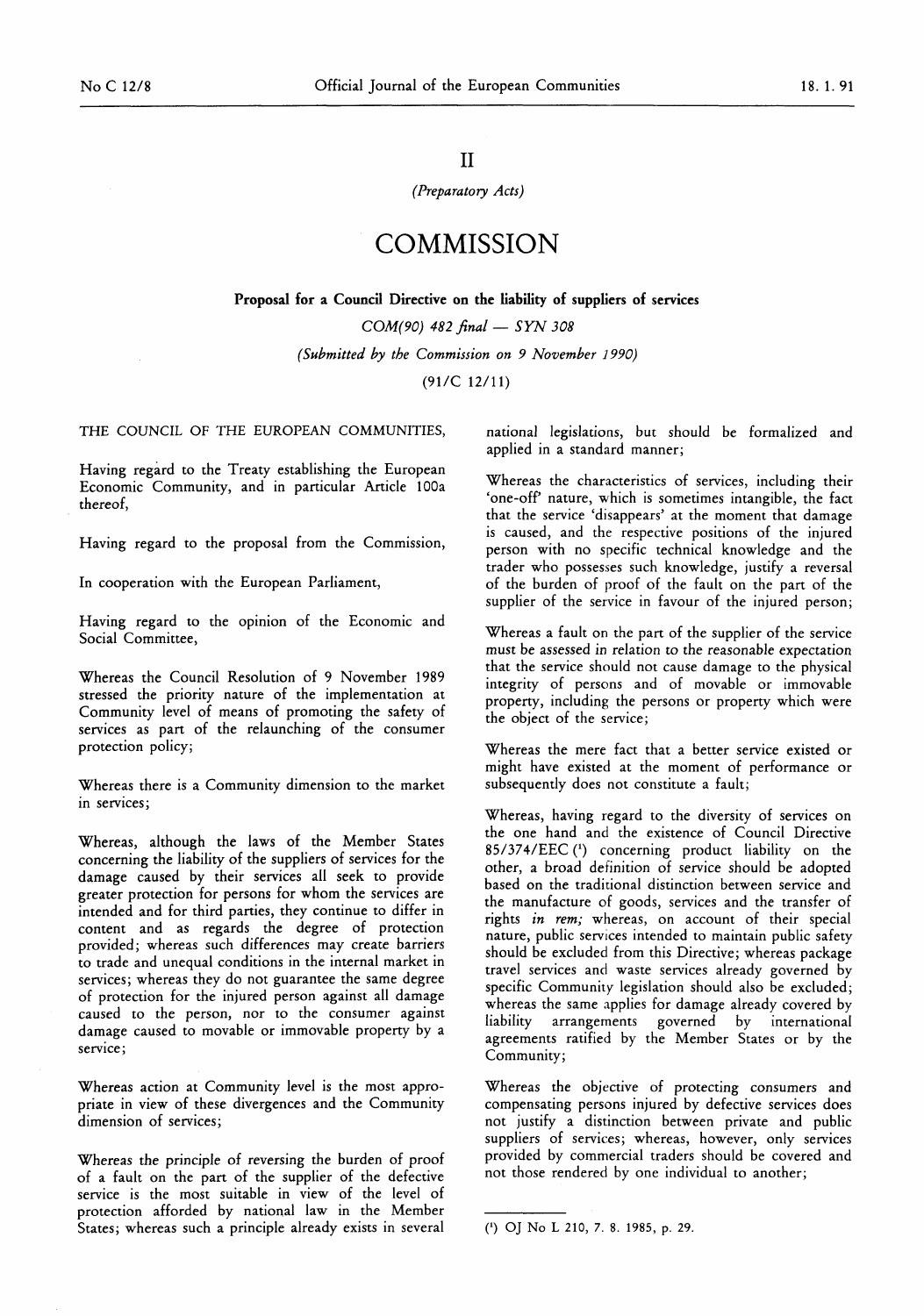Whereas protection of the injured person requires compensation for the damage to the health or physical integrity of persons; whereas protection of the consumer requires compensation for the damage to the physical integrity of their movable or immovable property; whereas any material damage resulting therefrom should also be compensated for;

Whereas it falls to the injured person to provide proof of the damage and of the causal relationship between that damage and the service supplied;

Whereas the respective positions of the parties provide justification that there be no reduction in the supplier's liability where damage is caused jointly by the fault of the supplier and the intervention of a third party, but that such liability may be reduced (or even waived) in the event of a joint fault on the part of the injured person;

Whereas the protection of the injured person implies that the supplier of the services should not be able to limit or exclude his liability in relation to the former;

Whereas when liability for a given damage is shared by several persons, protection of the injured person requires that they have joint and several liability;

Whereas the position of the consumer with regard to the franchisor giving his name to the services undertaking and the franchisee to whom he applies justifies joint and several liability of the franchisor, the franchisee and the master franchisee;

Whereas this Directive is without prejudice to the application of Council Directive 89/391 /EEC of 12 June 1989 on the introduction of measures to encourage improvements in the safety and health of workers at work (2) and the specific Directives deriving therefrom;

Whereas the system of liability established by this Directive and the nature of the services justify reasonably short limitation periods for bringing proceedings for the recovery of damages and the termination of liability, except where services relating to the design and construction of immovable property are concerned,

HAS ADOPTED THIS DIRECTIVE:

## *Article 1*

## Principle

1. The supplier of a service shall be liable for damage to the health and physical integrity of persons or the physical integrity of movable or immovable property, including the persons or property which were the object of the service, caused by a fault committed by him in the performance of the service.

The burden of proving the absence of fault shall fall upon the supplier of the service.

In assessing the fault, account shall be taken of the behaviour of the supplier of the service, who, in normal and reasonably foreseeable conditions, shall ensure the safety which may reasonably be expected.

Whereas the mere fact that a better service existed or might have existed at the moment of performance or subsequently shall not constitute a fault.

#### *Article 2*

#### Definition of service

For the purpose of this Directive, 'service' means any transaction carried out on a commercial basis or by way of a public service and in an independent manner, whether or not in return for payment, which does not have as its direct and exclusive object the manufacture of movable property or the transfer of rights *in rem* or intellectual property rights.

This Directive shall not apply to public services intended to maintain public safety. It shall not apply to package travel or to waste services.

Nor shall it apply to damage covered by liability arrangements governed by international agreements ratified by the Member States or by the Community.

# *Article 3*

## Definition of supplier of services

1. The term 'supplier of services' means any natural or legal person governed by private or public law who, in the course of his professional activities or by way of a public service, provides a service referred to in Article 2.

2. Any person who provides a service by using the services of a representative or other legally independent intermediary shall continue to be deemed to be a supplier of services within the meaning of this Directive.

O OJ No L 183, 29. 6. 1989, p. 1.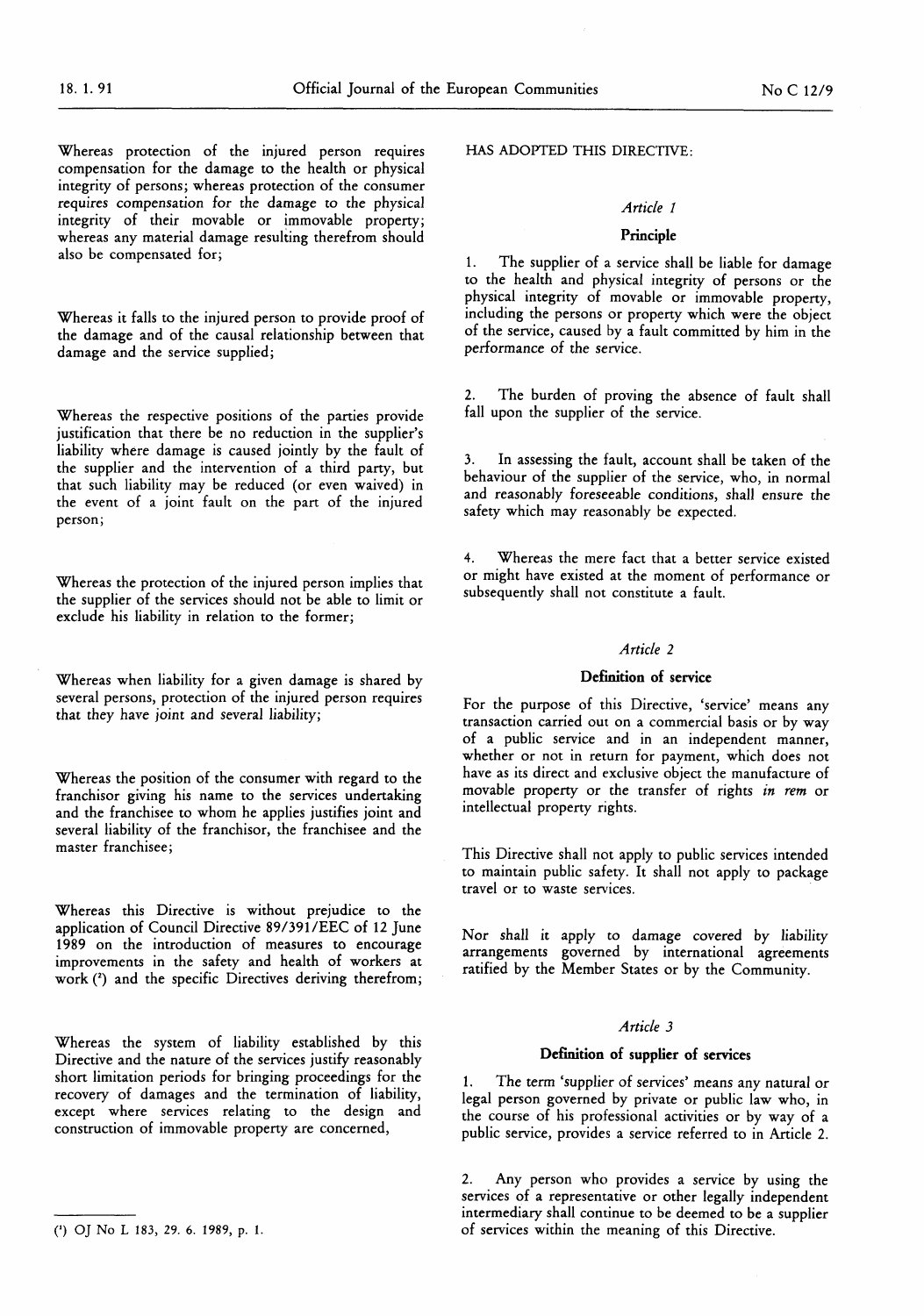3. If the supplier of the service referred to in paragraph 1 is not established within the Community, and without prejudice to his liability, the person carrying out the service in the Community shall be considered as the supplier of that service for the purpose of this Directive.

#### *Article 4*

#### Definition of damage

The term 'damage' means:

- (a) death or any other direct damage to the health or physical integrity of persons;
- (b) any direct damage to the physical integrity of movable or immovable property, including animals, provided that this property:
	- (i) is of a type normally intended for private use or consumption, and
	- (ii) was intended for or used by the injured person, principally for his private use or consumption;
- (c) any financial material damage resulting directly from the damage referred to at (a) and (b).

# *Article* 5

#### Proof

The injured person shall be required to provide proof of the damage and the causal relationship between the performance of the service and the damage.

## *Article 6*

#### Third parties and joint liability

1. The liability of the supplier of the service shall not be reduced where the damage is caused jointly by a fault on his part and by the intervention of a third party.

2. The liability of the supplier of the service may be reduced, or even waived, where the damage is caused jointly by a fault on his part and by the fault of the injured person, or a person for whom the injured person is responsible.

#### *Article 7*

# Exclusion of liability

The supplier of a service may not, in relation to the injured person, limit or exclude his liability under this Directive.

#### *Article 8*

#### Joint and several liability

If, in applying this Directive, several people are liable for a given damage, they shall be jointly liable, without prejudice to the provisions of national law relating to the law of recourse of one supplier against another.

2. The franchisor, the master franchisee and the franchisee, within the meaning of Commission Regulation (EEC) No 4087/88 of 30 November 1988 on the application of Article 85 (3) of the Treaty to categories of franchise agreements (\*) shall be deemed to be jointly and severally liable within the meaning of paragraph 1.

However, the franchisor and the master franchisee may absolve themselves of liability if they can prove that the damage is due to a product which, on the basis of Regulation (EEC) No 4087/88, they themselves had not been able to supply or impose.

#### *Article 9*

# Extinction of rights

The Member States shall provide in their legislation that the rights conferred upon the injured person pursuant to this Directive shall be extinguished upon the expiry of a period of five years from the date on which the supplier of services provided the service which caused the damage, unless in the meantime the injured person has instituted legal, administrative or arbitration proceedings against that person.

However, this period shall be extended to 20 years where the service relates to the design or construction of immovable property.

#### *Article 10*

#### Limitation period

1. Member States shall provide in their legislation that a limitation period of three years shall apply to proceedings for the recovery of damages as provided for in this Directive, beginning on the day on which the plaintiff became aware or should reasonably have become aware of the damage, the service and the identity of the supplier of the service.

However, this period shall be extended to 10 years where the service relates to the design or construction of immovable property.

2. The laws of Member States regulating suspension or interruption of the limitation period shall not be affected by this Directive.

<sup>0)</sup> OJ No L 359, 28. 12. 1988, p. 46.